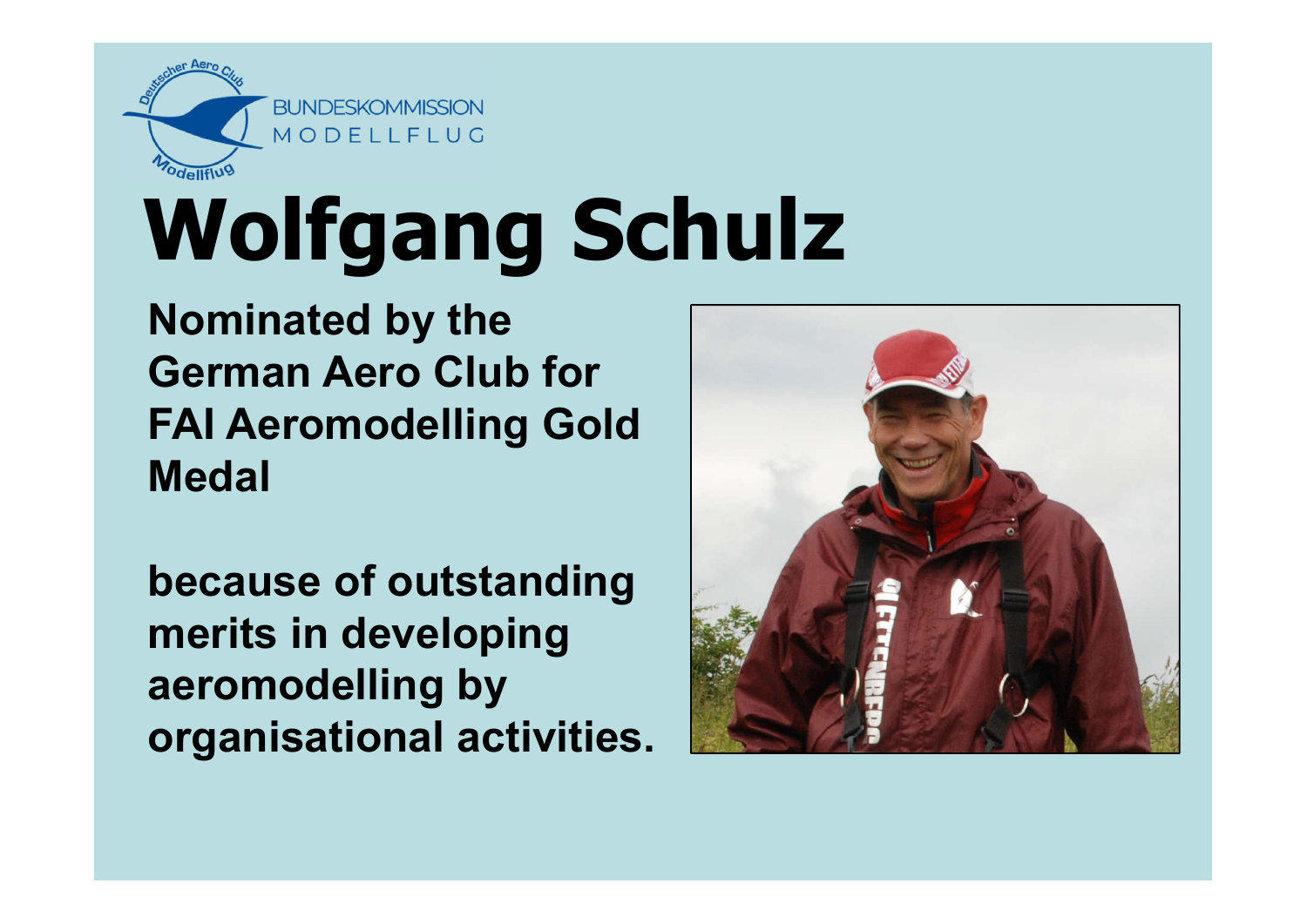



- Active F5B pilot since the beginning of F5B still active.
- Many times German Team Manager, contest organizer and contest director in Germany.
- FAI World Cup Coordinator, Jury Member in national and international events.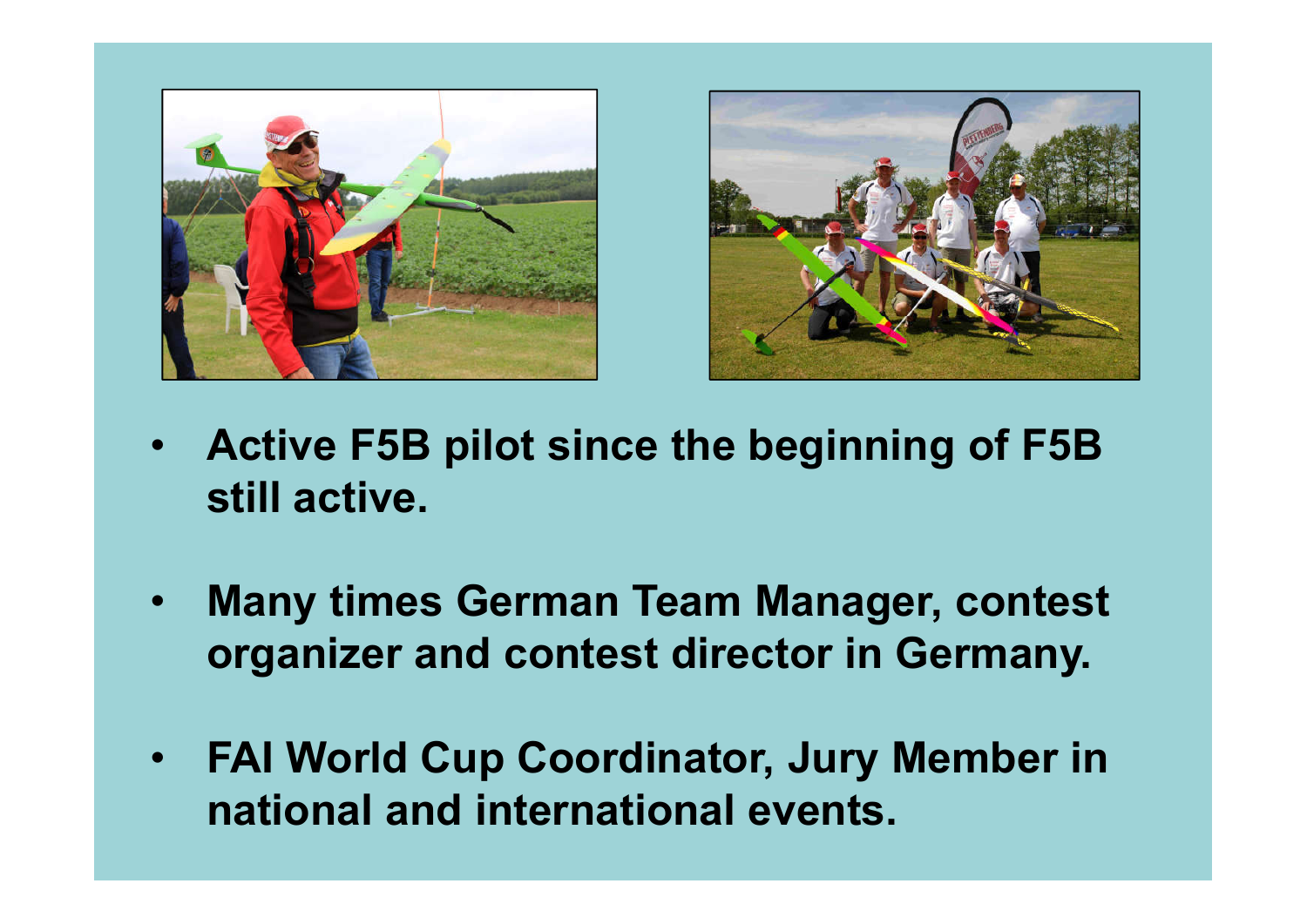Together with Gernot Fink Wolfgang developed the first modern timing device. The system consists of the "Gasbox" sensor that checks the motor status (on/off) through the control receiver and measures motor runtime and duration time.



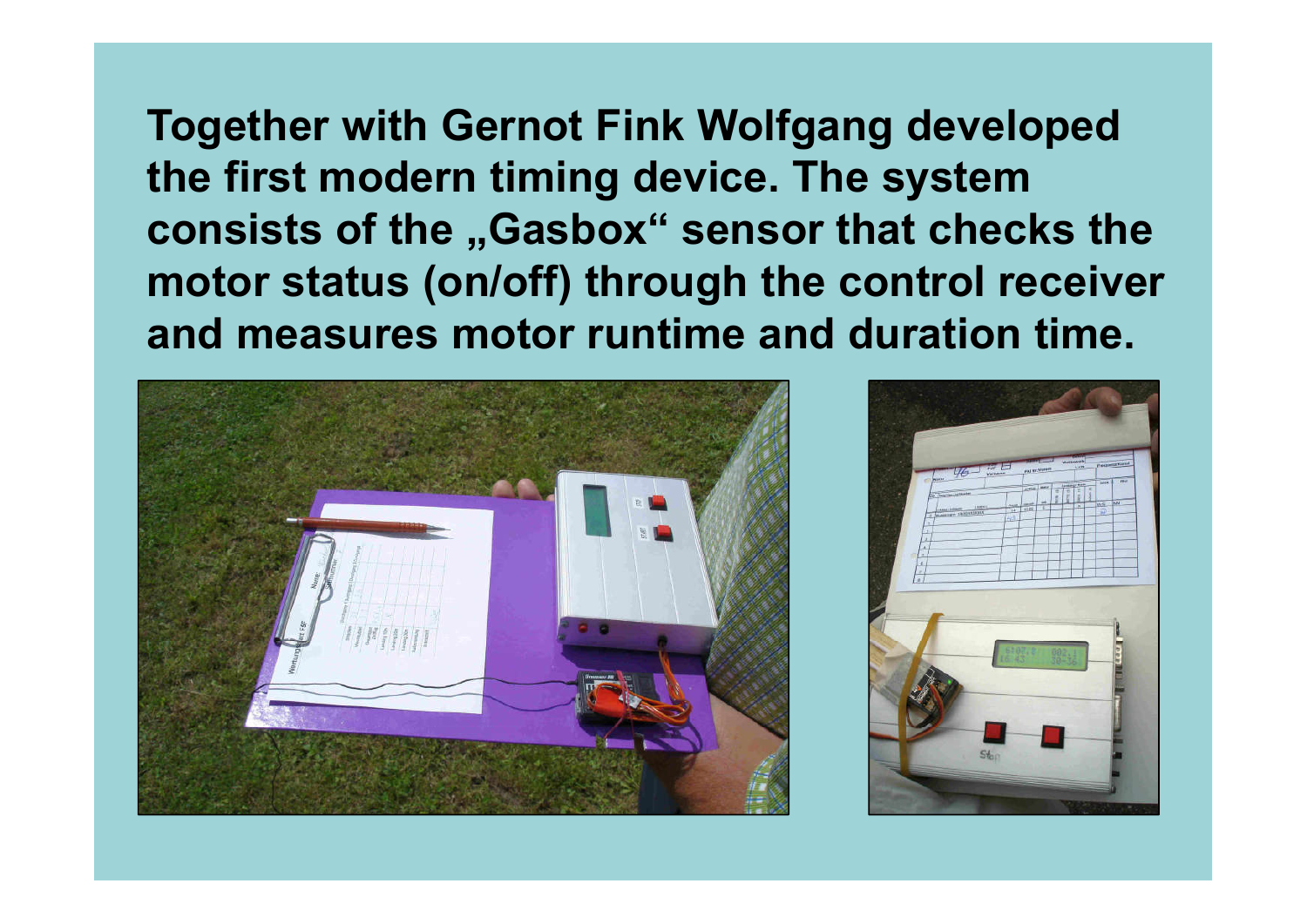## These Gasboxes are connected to a PC interface which does all consistency checks and scoring.



Since 1998 the system has been used at all F5B World Champion-ships, nearly all F5B World Cup Competitions and all Contest Eurotour F5B events.

More than 20 of the full competition version (with PC interface) are in use now worldwide. Producing a real time protocol of signals which can be verified by the contest director and the Jury in case of protests. There is a training version for pilots, too.